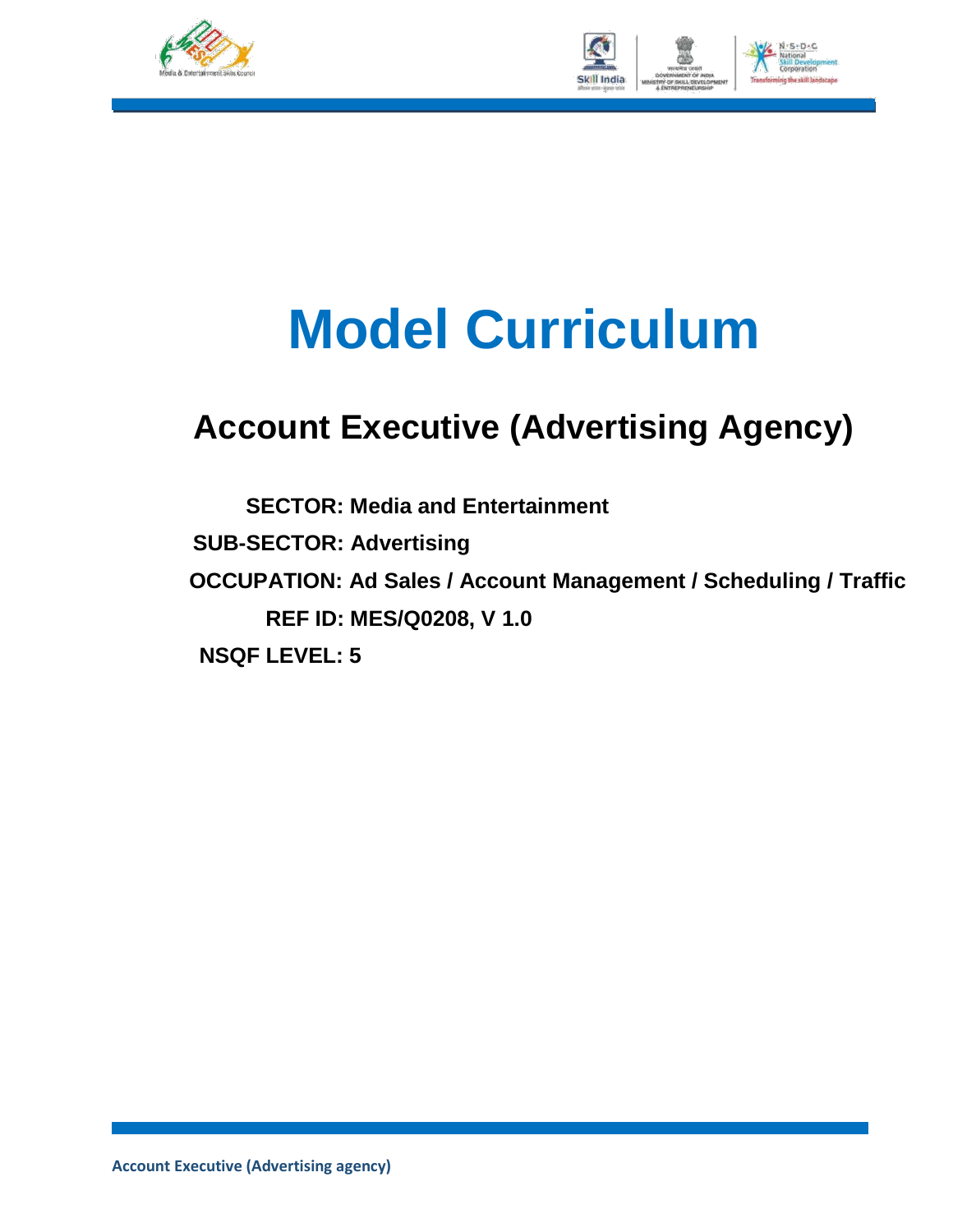



## **TABLE OF CONTENTS**

| 1. Curriculum                    | 01 |
|----------------------------------|----|
| 2. Trainer Prerequisites         | 05 |
| 3. Annexure: Assessment Criteria | 06 |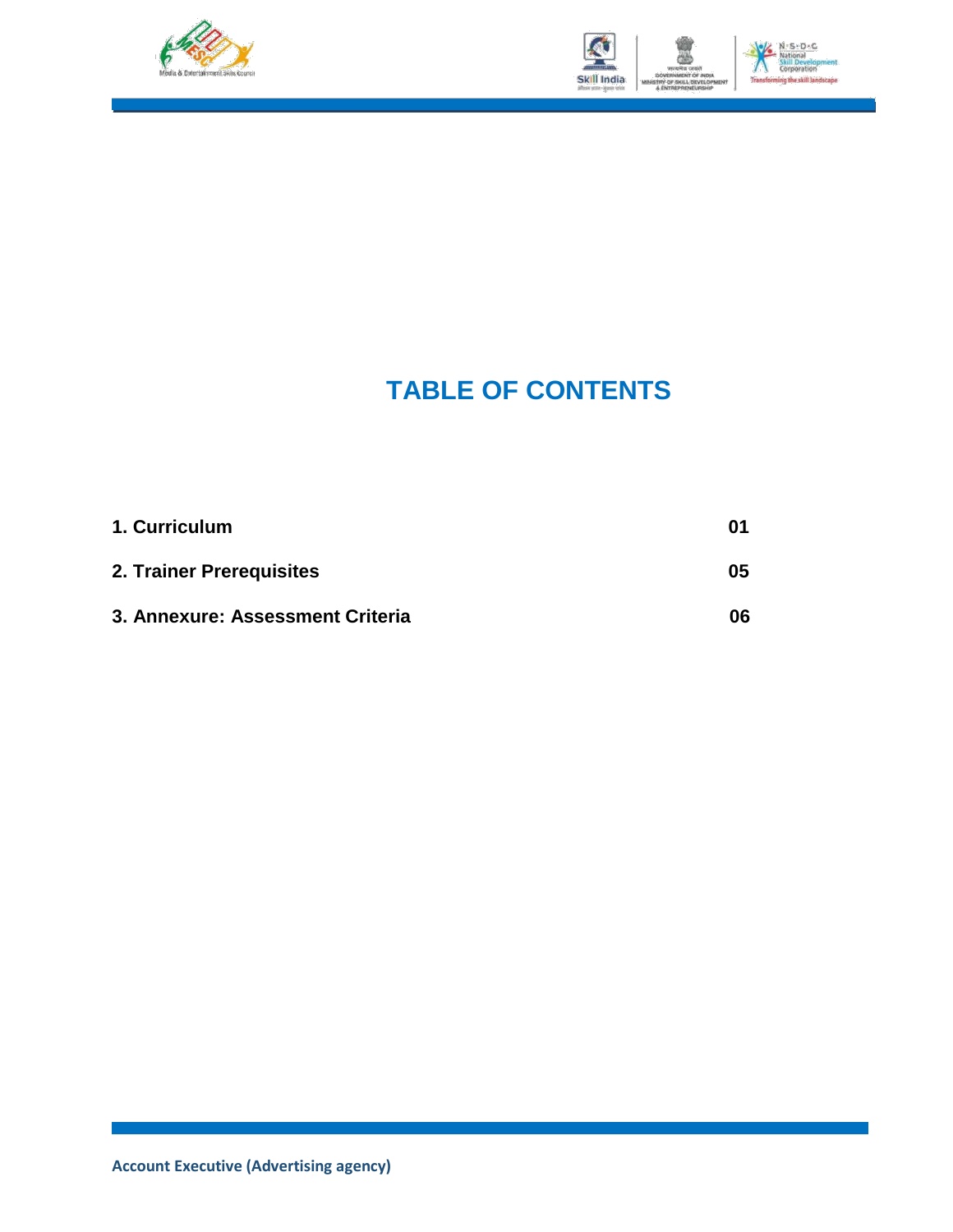









**Certificate** 

### **CURRICULUM COMPLIANCE TO QUALIFICATION PACK -NATIONAL OCCUPATIONAL STANDARDS**

is hereby issued by the

**Media and Entertainment Skill Council**

for the

#### **MODEL CURRICULUM**

Complying to National Occupational Standards of Job Role/ Qualification Pack: '**Account Executive'** QP Ref. No. '**MES/Q0208 V 1.0 NSQF Level 5**'



Authorized Signatory

Date of Issuance: **July 29, 2015**

Valid up to: **March 20, 2020**

\* Valid up to the next review date ofthe Qualification Pack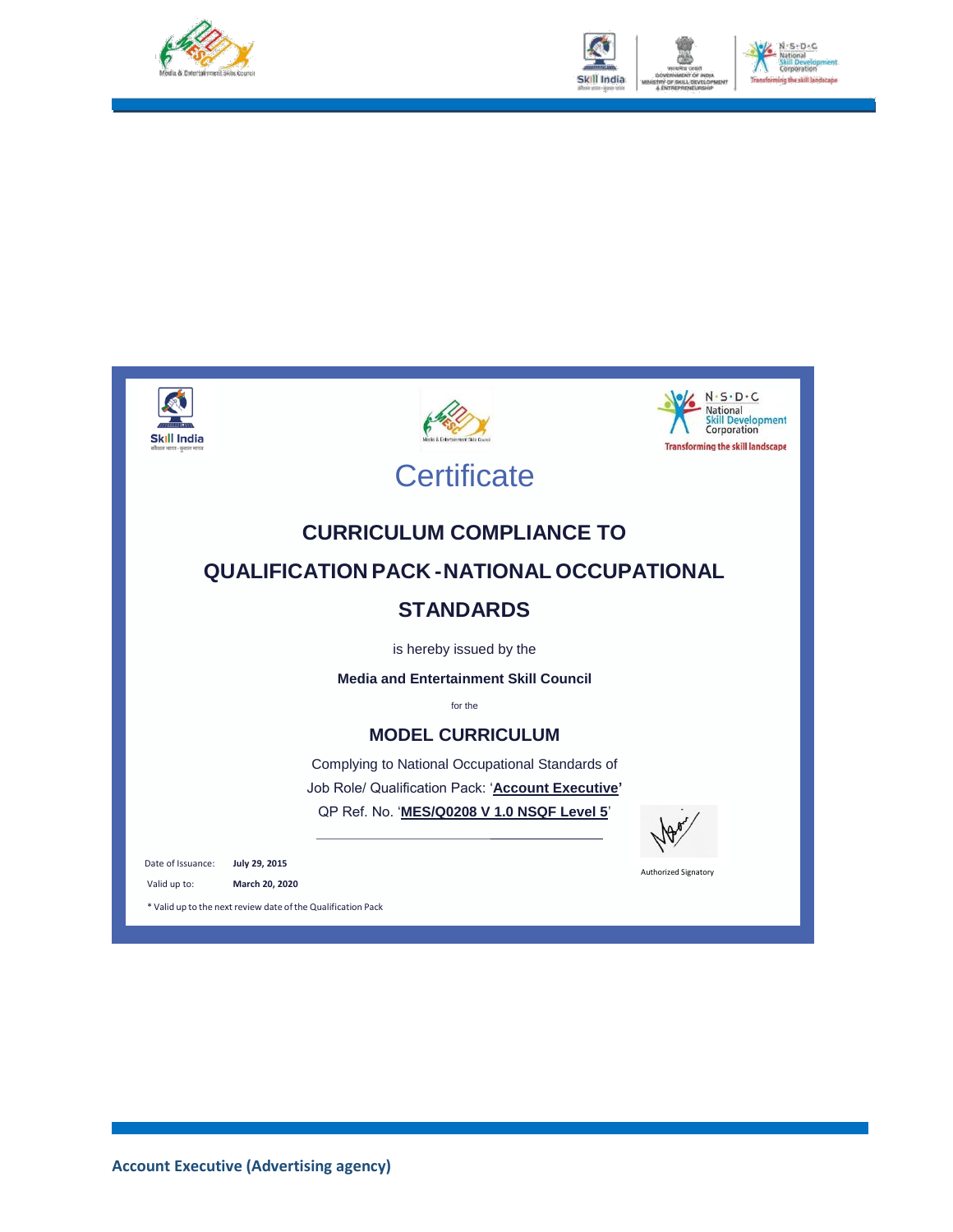



# **Account Executive (Advertising Agency)**

#### **CURRICULUM / SYLLABUS**

This program is aimed at training candidates for the job of a "Account Executive (Advertising Agency)", in the "Media and Entertainment" Sector/Industry and aims at building the following key competencies amongst the learner

| <b>Program Name</b>                                         | <b>Account Executive (Advertising Agency)</b>        |                                                                                                                                                                                                                                                                                                                                                                                                                                                                                                                                                                                                         |  |  |
|-------------------------------------------------------------|------------------------------------------------------|---------------------------------------------------------------------------------------------------------------------------------------------------------------------------------------------------------------------------------------------------------------------------------------------------------------------------------------------------------------------------------------------------------------------------------------------------------------------------------------------------------------------------------------------------------------------------------------------------------|--|--|
| <b>Qualification Pack Name &amp;</b><br><b>Reference ID</b> | MES/Q0208, V1.0                                      |                                                                                                                                                                                                                                                                                                                                                                                                                                                                                                                                                                                                         |  |  |
| <b>Version No.</b>                                          | 1.0<br><b>Version Update Date</b><br>29/07/2015      |                                                                                                                                                                                                                                                                                                                                                                                                                                                                                                                                                                                                         |  |  |
| <b>Pre-requisites to Training</b>                           | Graduate                                             |                                                                                                                                                                                                                                                                                                                                                                                                                                                                                                                                                                                                         |  |  |
| <b>Training Outcomes</b>                                    | industry.<br>$\bullet$<br>solutions.<br>the project. | After completing this programme, participants will be able to:<br>Identify different accounts involved in media & entertainment<br>Coordinate between the advertising agency and the clients.<br>Discuss the requirements of the client for providing advertising<br>Determine role of various agencies / vendors / department to<br>whom the creative work needs to be assigned.<br>Estimate / discuss commercials involved in each account of<br>Compile information collected from clients / vendors and<br>present it with management of the organization.<br>Maintain workplace health and safety. |  |  |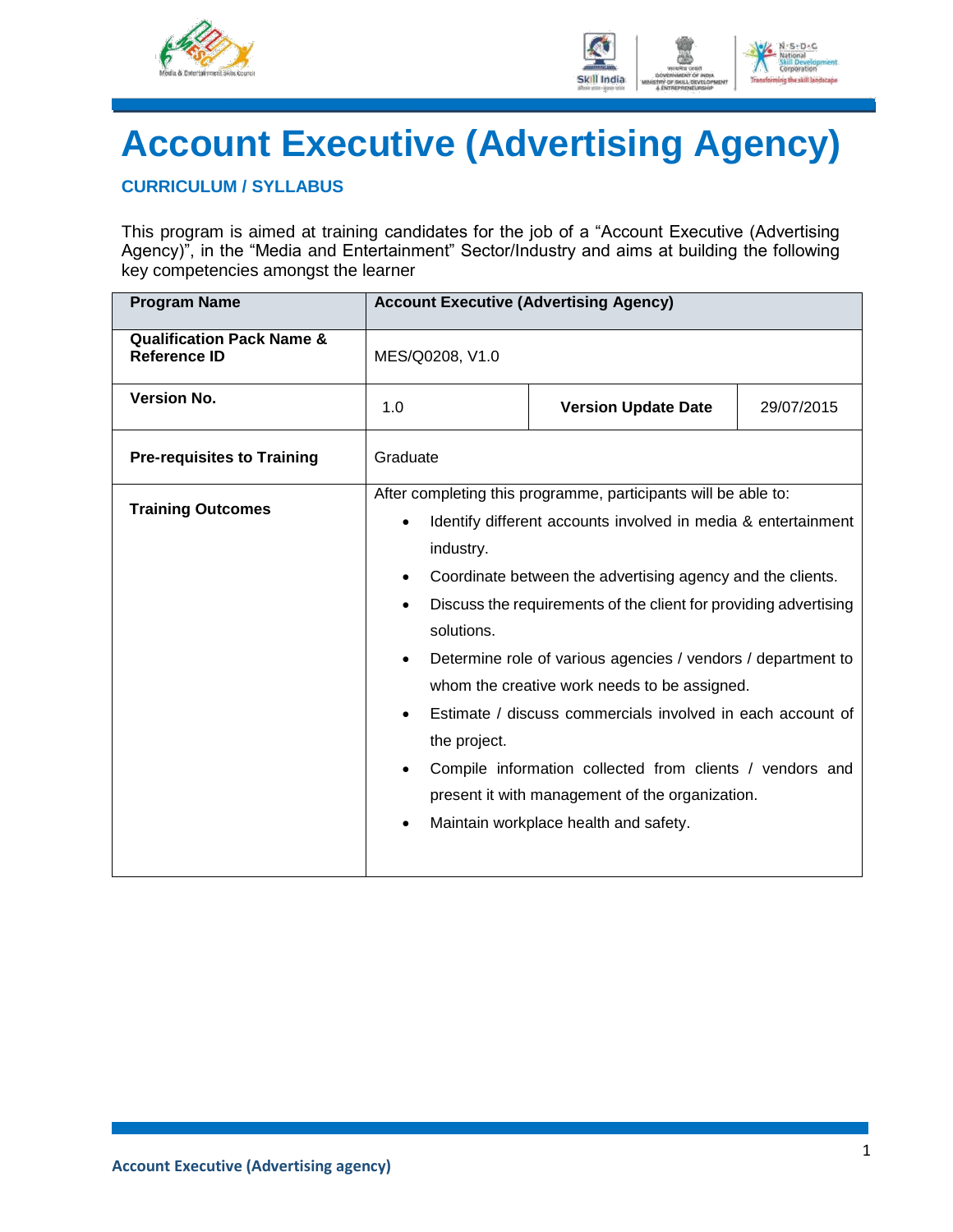



This course encompasses 5 out of 5 National Occupational Standards (NOS) of "Account Executive (Advertising Agency)" Qualification Pack issued by "Media and Entertainment Skill Council".

| $\overline{\mathsf{s}}$ . | <b>Module</b>                                                                                                                                                                                                                            | <b>Key Learning Outcomes</b>                                                                                                                                                                                                                                                                                                                                                                                                                                                                                                                                                                                                                                                                                                                                                                                                                                                                                                                      | <b>Equipment's</b>                        |
|---------------------------|------------------------------------------------------------------------------------------------------------------------------------------------------------------------------------------------------------------------------------------|---------------------------------------------------------------------------------------------------------------------------------------------------------------------------------------------------------------------------------------------------------------------------------------------------------------------------------------------------------------------------------------------------------------------------------------------------------------------------------------------------------------------------------------------------------------------------------------------------------------------------------------------------------------------------------------------------------------------------------------------------------------------------------------------------------------------------------------------------------------------------------------------------------------------------------------------------|-------------------------------------------|
| No.<br>1                  | <b>Understanding</b><br>the<br>requirements<br>and<br>goals of client<br><b>Theory Duration</b><br>(hh:mm)<br>34:00<br><b>Practical Duration</b><br>(hh:mm)<br>120:00<br><b>Corresponding NOS</b><br>Code<br>MES/N0213                   | Discuss about different accounts involved<br>$\bullet$<br>in media and entertainment industry<br>Discuss the aspect of key business<br>$\bullet$<br>resources in the industry<br>Describe the role and responsibilities of<br>Account Executive in the industry<br>Discuss the importance of allied units<br>$\bullet$<br>providing advertising solutions.<br>Describe the functions of each unit<br>providing advertising solutions.<br>different<br>Carryout<br>research to<br>find<br>advertisement solutions for the possible /<br>existing clients.<br>Determine different methods for providing<br>$\bullet$<br>advertisement solutions, such as OOH,<br>electronic media, print media etc.<br>Prepare list of allied units / vendors<br>suitable to carry out specific task, such as<br>designing, shooting, data capturing etc.<br>Prepare estimate of tentative expenditure<br>$\bullet$<br>for providing complete advertising solution. | Laptop, White board,<br>Marker, Projector |
| $\mathbf{2}$              | <b>Coordinating with</b><br>creative teams as well<br>as external vendors<br><b>Theory Duration</b><br>(hh:mm)<br>20:00<br><b>Practical Duration</b><br>(hh:mm)<br>110:00<br><b>Corresponding NOS</b><br><b>Code</b><br><b>MES/N0215</b> | Prepare check list as per the requirements<br>$\bullet$<br>Explain requirement for advertisement<br>٠<br>received from the client<br>Explain brief creative work to be created<br>$\bullet$<br>Determine role of applicable agencies /<br>٠<br>vendors / department or creation of<br>advertisement (design/shootings)<br>Articulate the market strategy for potential<br>$\bullet$<br>clients                                                                                                                                                                                                                                                                                                                                                                                                                                                                                                                                                    |                                           |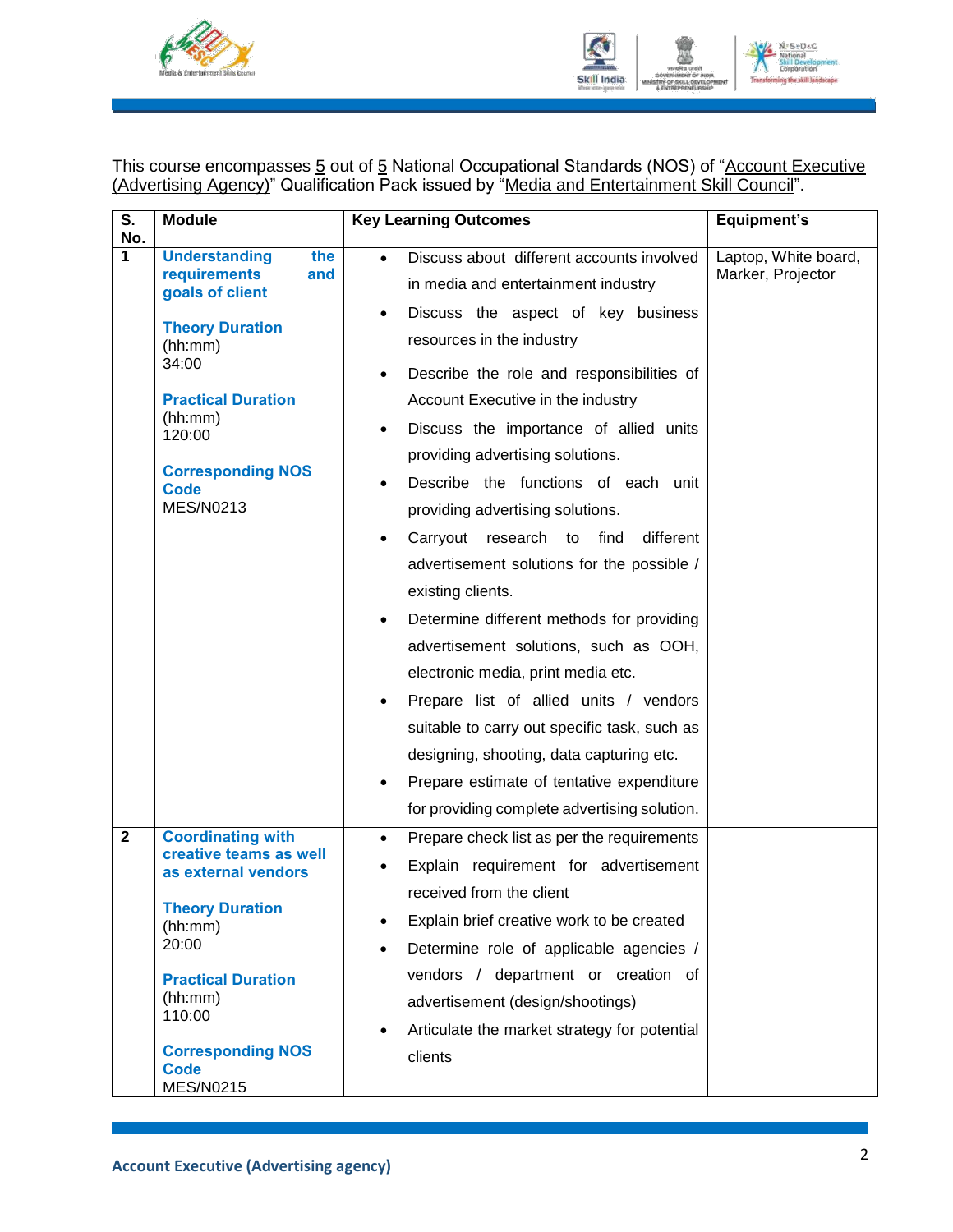





|                                                                                                                                                                                                                                                | Create client report and maintain data for<br>$\bullet$<br>each account<br>Manage with team to deliver the final<br>$\bullet$<br>deliverable                                                                                                                                                                                                                                                                                                                                                                                                                                                                                                                                                                        |                                                                 |
|------------------------------------------------------------------------------------------------------------------------------------------------------------------------------------------------------------------------------------------------|---------------------------------------------------------------------------------------------------------------------------------------------------------------------------------------------------------------------------------------------------------------------------------------------------------------------------------------------------------------------------------------------------------------------------------------------------------------------------------------------------------------------------------------------------------------------------------------------------------------------------------------------------------------------------------------------------------------------|-----------------------------------------------------------------|
| <b>Prepare MIS reports</b><br>3<br><b>Theory Duration</b><br>(hh:mm)<br>25:00<br><b>Practical Duration</b><br>(hh:mm)<br>130:00<br><b>Corresponding NOS</b><br>Code<br><b>MES/N0216</b>                                                        | Prepare check list for preparing solution in<br>$\bullet$<br>line with client's expectation<br>Analyse the information in an effective<br>$\bullet$<br>manner<br>Interpret and state conclusions such as<br>$\bullet$<br>consequences and implications in logical<br>way<br>Prepare a priority order for tasks<br>Use, follow and determine the prior<br>information for accuracy<br>Determine the particular kind of texts,<br>$\bullet$<br>follow a particular type of formatting guide                                                                                                                                                                                                                           |                                                                 |
| $\overline{\mathbf{4}}$<br><b>Maintain workplace</b><br><b>Health and Safety</b><br><b>Theory Duration</b><br>(hh:mm)<br>16:00<br><b>Practical Duration</b><br>(hh:mm)<br>25:00<br><b>Corresponding NOS</b><br><b>Code</b><br><b>MES/N0104</b> | Identify aspects of workplace that could<br>$\bullet$<br>cause potential risk to own and others<br>health and safety<br>Recognize security signals such as, fire<br>$\bullet$<br>alarms and places such as staircases, fire<br>warden stations, first aid, and medical<br>rooms<br>Maintain a healthy, safe and secure<br>working environment by identifying the<br>relevant people responsible for health and<br>identifying<br>following<br>safety,<br>risks,<br>emergency procedures etc.<br>Use first aid kit when needed and keep<br>oneself informed on first aid procedures.<br>Identify and recommend opportunities for<br>$\bullet$<br>improving health, safety, and security to<br>the designated person. | Fire extinguisher,<br>First aid kit, Health<br>and Safety Signs |
|                                                                                                                                                                                                                                                | Report hazards outside one's authority to                                                                                                                                                                                                                                                                                                                                                                                                                                                                                                                                                                                                                                                                           |                                                                 |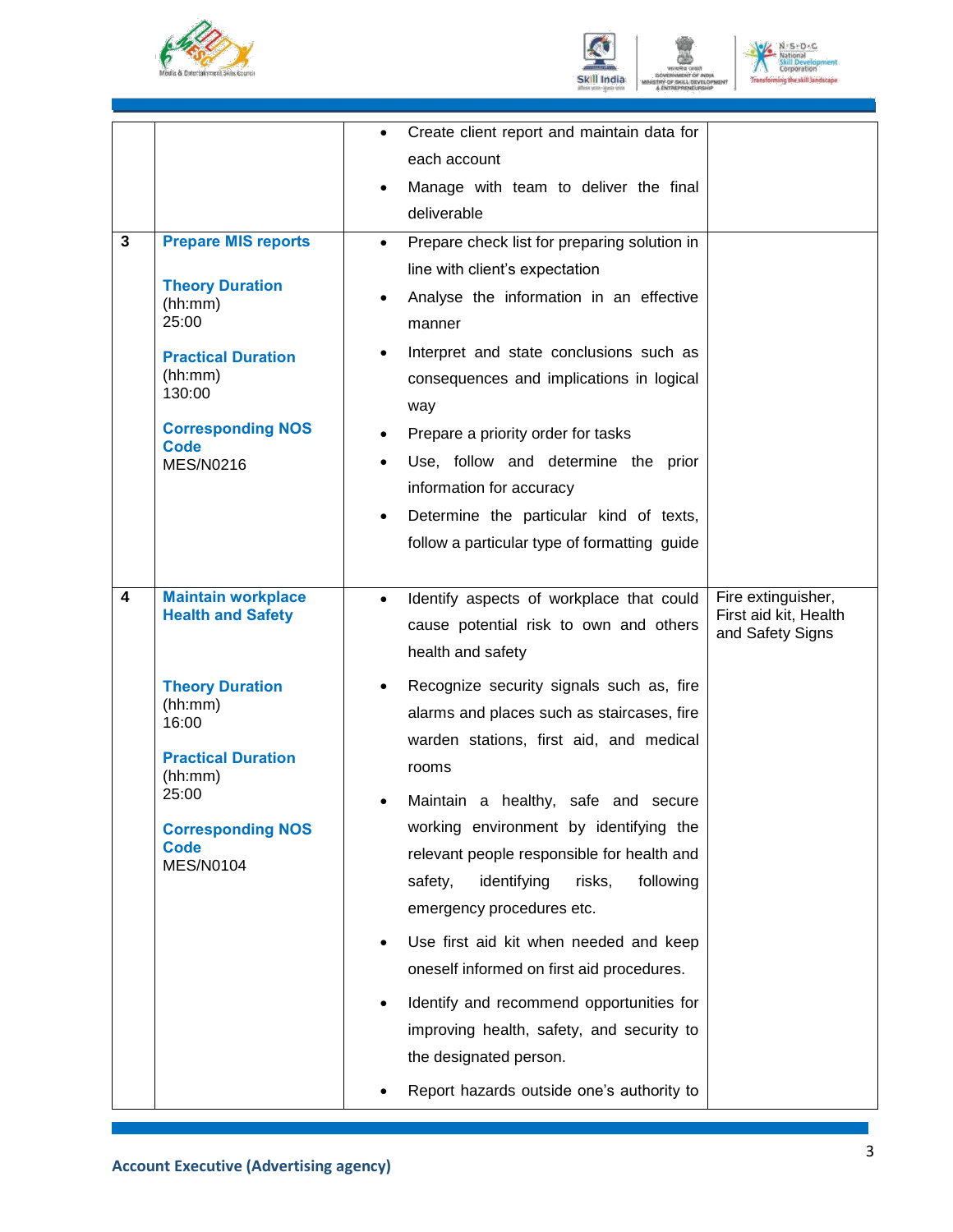





|                                                                                                           | with<br>the<br>relevant<br>line<br>in<br>person<br>organizational procedures and warn other<br>people who may be affected by these<br>hazards.<br>organisation's<br>Follow<br>emergency<br>$\bullet$<br>procedures for accidents, fires or any other<br>natural calamity in case of a hazard. |
|-----------------------------------------------------------------------------------------------------------|-----------------------------------------------------------------------------------------------------------------------------------------------------------------------------------------------------------------------------------------------------------------------------------------------|
| <b>Total Duration</b><br>480:00<br><b>Theory Duration</b><br>95:00<br><b>Practical Duration</b><br>385:00 | <b>Unique Equipment Required:</b><br><b>Classroom aids:</b> Diary, notebook, pen, Music equipments, Props as and<br>when required, Computer System, white-board, marker, projector etc.<br><b>Other Aids:</b> Fire extinguisher, First aid kit, Health and Safety Signs                       |

### Grand Total Course Duration: **480 Hours, 0 Minutes**

*(This syllabus/ curriculum has been approved by Media and Entertainment Skill Council)*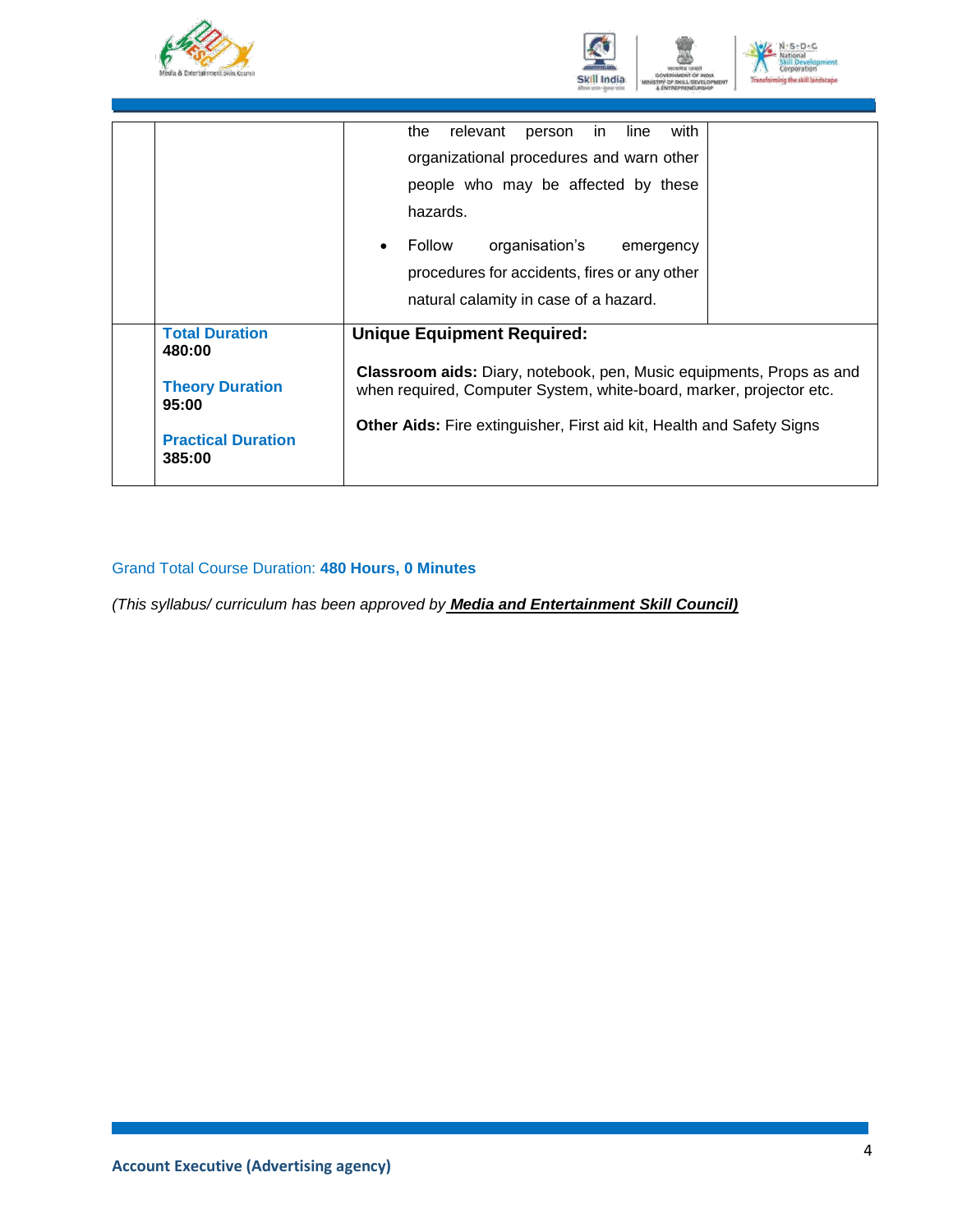



### **Trainer Pre -r e q u i s i t e s for Job role: "Account Executive (Advertising Agency)" mapped to Qualification Pack: "MES/Q0208, version 1.0"**

| Sr. No. | <b>Area</b>                   | <b>Details</b>                                                                                                                                                                                                                                                                                                                  |
|---------|-------------------------------|---------------------------------------------------------------------------------------------------------------------------------------------------------------------------------------------------------------------------------------------------------------------------------------------------------------------------------|
| 1       | <b>Job Description</b>        | To deliver accredited training service, mapping to the<br>curriculum detailed above, in accordance with Qualification<br>Pack "MES/Q0208"                                                                                                                                                                                       |
| 2       | <b>Personal Attributes</b>    | The candidate should have aptitude for conducting training,<br>with good communication skills, interpersonal skills, ability to<br>work as team; diligent and is passionate for maintaining the<br>quality in content and training delivery methodology. He/she<br>must be able to speak, read and write in the local language. |
| 3       | <b>Minimum Educational</b>    | Post-Graduation or management degree.                                                                                                                                                                                                                                                                                           |
| 4a      | <b>Domain Certification</b>   | Certified for Job Role: "Account Executive (Advertising<br>Agency)" mapped to QP: "MES/Q0208", Version 1.0. Minimum<br>accepted score as per SSC guidelines is 80%.                                                                                                                                                             |
| 4b      | <b>Platform Certification</b> | Recommended that the Trainer is certified for the Job Role:<br>"Trainer", mapped to the Qualification Pack: "MEP/Q2601" with<br>scoring of minimum 80%.                                                                                                                                                                         |
| 5       | <b>Experience</b>             | The candidate should have a minimum of 5 years of work<br>experience in the similar job role. Good communication skills<br>and conversant with local language.                                                                                                                                                                  |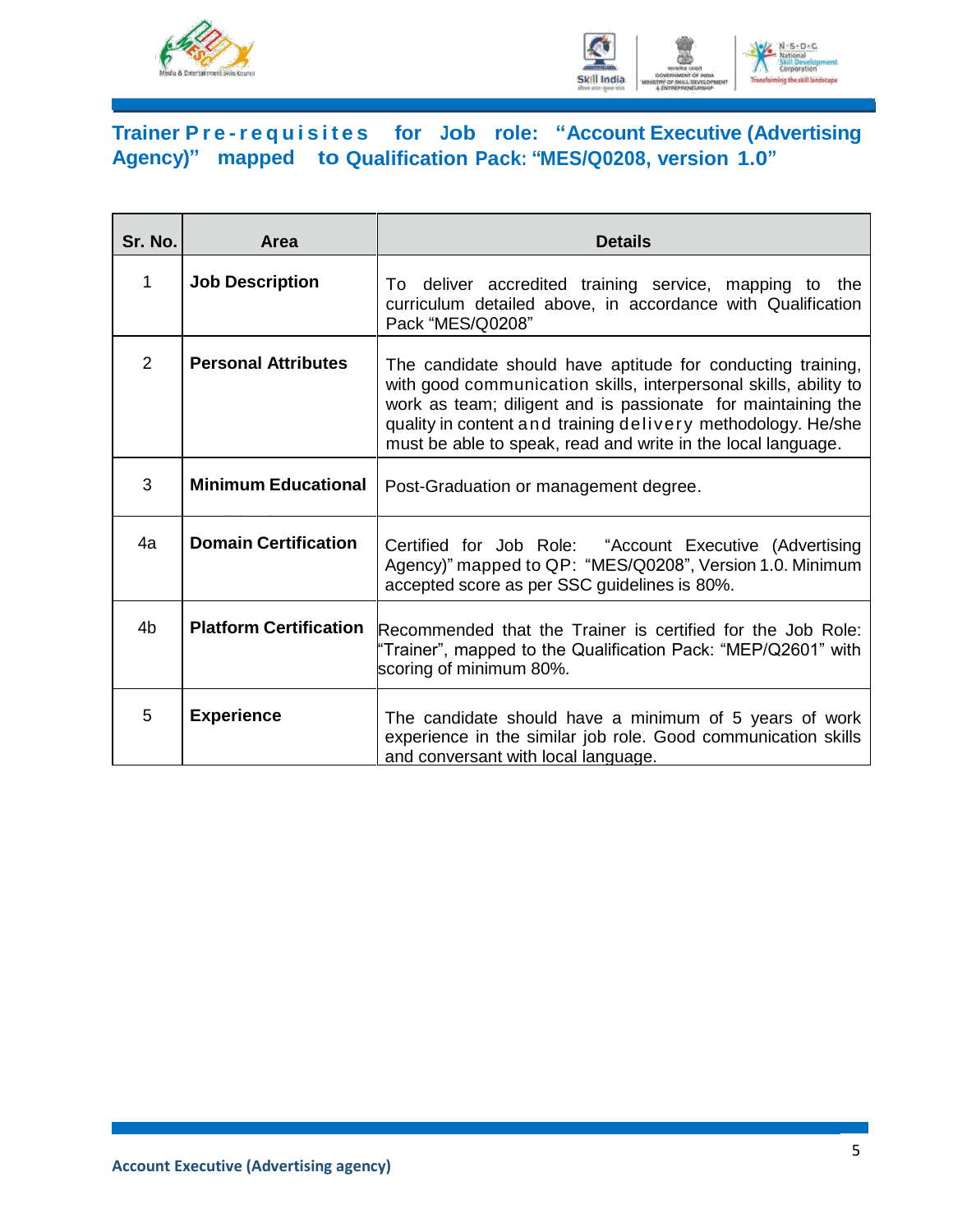



### **Annexure: Assessment Criteria**

| <b>Assessment Criteria for Account Executive (Advertising Agency)</b> |                                               |  |  |  |
|-----------------------------------------------------------------------|-----------------------------------------------|--|--|--|
| <b>Job Role</b>                                                       | <b>Account Executive (Advertising Agency)</b> |  |  |  |
| <b>Qualification Pack</b>                                             | <b>MES/Q0208, Version 1.0</b>                 |  |  |  |
| <b>Sector Skill Council</b>                                           | <b>Media and Entertainment Skill Council</b>  |  |  |  |

| Sr. No.        | <b>Guidelines for Assessment</b>                                                                                                                                                                                                                                                               |
|----------------|------------------------------------------------------------------------------------------------------------------------------------------------------------------------------------------------------------------------------------------------------------------------------------------------|
| 1              | Criteria for assessment for each Qualification Pack will be created by the Sector Skill<br>Council. Each Performance Criteria (PC) will be assigned marks proportional to its<br>importance in NOS. SSC will also lay down proportion of marks for Theory and Skills<br>Practical for each PC. |
| 2              | The assessment for the theory part will be based on knowledge bank of questions<br>created by the SSC                                                                                                                                                                                          |
| 3              | Individual assessment agencies will create unique question papers for theory part for<br>each candidate at each examination/training center (as per assessment criteria below)                                                                                                                 |
| $\overline{4}$ | Individual assessment agencies will create unique evaluations for skill practical for every<br>student at each examination/training center based on this criteria                                                                                                                              |
| 5              | To pass the Qualification Pack, every trainee should score a minimum of 70%<br>aggregate in QP                                                                                                                                                                                                 |
| 6              | In case of successfully passing only certain number of NOS's, the trainee is eligible to take<br>subsequent assessment on the balance NOS's to pass the Qualification Pack                                                                                                                     |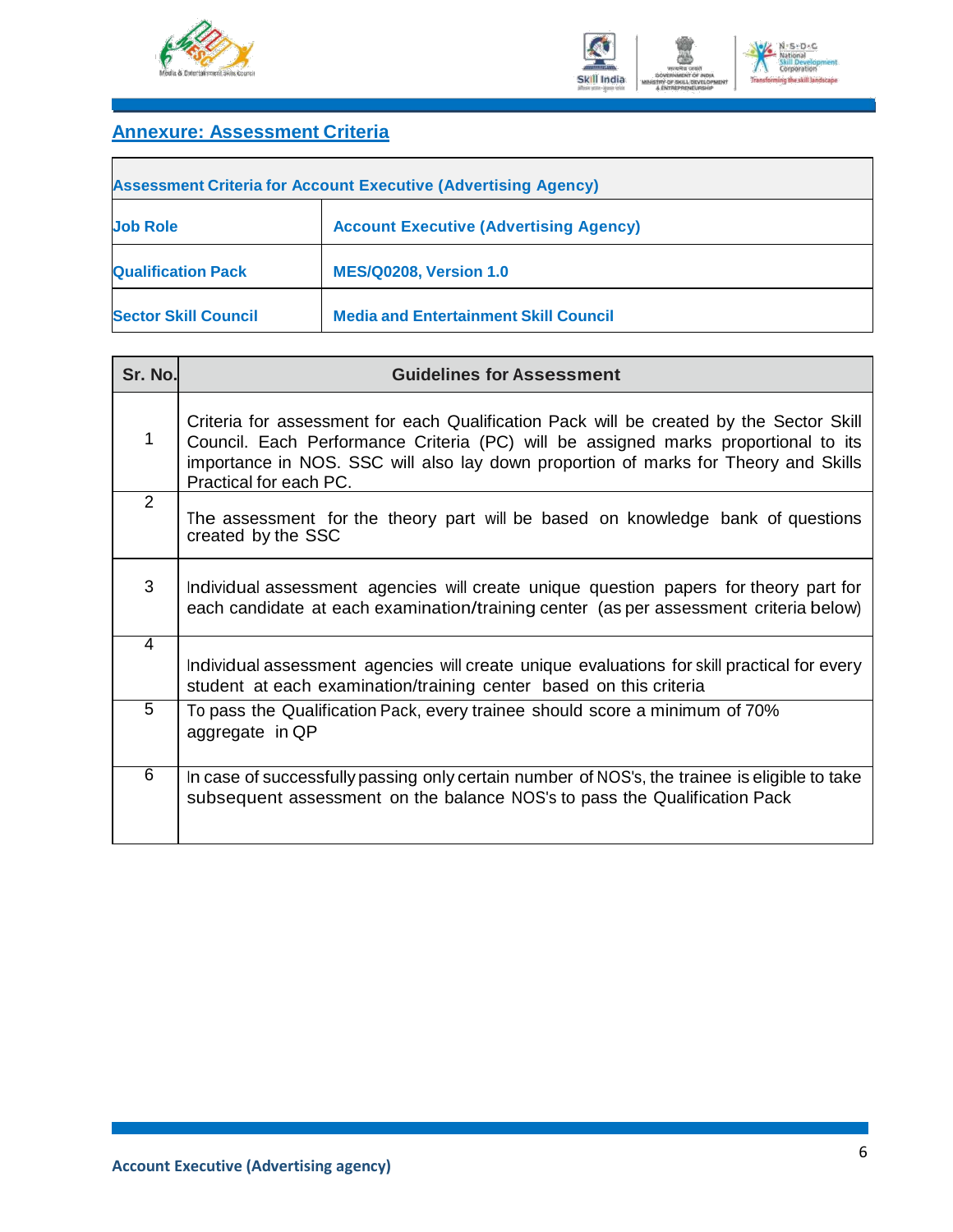



 $N \cdot S \cdot D \cdot C$ National<br>Skill Dev<br>Corporat ig the skill la

| <b>Assessment</b>                                                   |                                                                                                                                                                                                   |              |          |                     | <b>Marks Allocation</b> |
|---------------------------------------------------------------------|---------------------------------------------------------------------------------------------------------------------------------------------------------------------------------------------------|--------------|----------|---------------------|-------------------------|
| <b>Outcomes</b>                                                     | <b>Assessment Criteria for outcomes</b>                                                                                                                                                           | <b>Total</b> | Out      |                     | <b>Skills</b>           |
|                                                                     | PC1. Research and understand the creative brief<br>received from the advertiser                                                                                                                   | <b>Mark</b>  | Of<br>20 | <b>Theory</b><br>10 | <b>Practical</b>        |
| <b>MES/N0213</b><br>(Understanding<br>the                           | PC2.Arrage meetings/discussions with the client<br>to foster dialogue and a clear understanding of<br>client requirements and creative goals, as<br>required                                      |              | 20       | 10                  |                         |
| requirements<br>and creative<br>goals of the<br>client)             | PC3.Interact and gather information effectively<br>from the client to be able to create successful<br>advertising solutions, as required<br>PC4.Coordinate with internal teams to analyze         | 100          | 20       | 10                  | 50                      |
|                                                                     | and agree upon what work products need to be<br>created                                                                                                                                           |              | 20       | 10                  |                         |
|                                                                     | PC5.Respond<br>positively to<br>feedback<br>and<br>changes in creative requirements                                                                                                               |              | 20       | 10                  |                         |
|                                                                     |                                                                                                                                                                                                   | Total        | 100      | 50                  | 50                      |
|                                                                     | PC1. Understand the creative brief received from<br>advertiser<br>and<br>the<br>communicate<br>it<br>comprehensively to the creative/ art & design<br>team                                        |              | 20       | 10                  |                         |
| <b>MES/N0215</b><br>(Coordinating<br>with creative<br>teams as well | PC2.Oversee<br>the<br>conceptualization<br>of<br>ideas/concepts by the creative/ art & design team<br>to ensure that the brief is executed accurately<br>PC3. Estimate agency fees to develop the | 100          | 10       | 5                   | 50                      |
| as external<br>vendors)                                             | advertisement<br>PC4.Negotiate<br>with<br>third-party<br>vendors                                                                                                                                  |              | 20       | 10                  |                         |
|                                                                     | developing the<br>PC5. Obtain approval on the fee/ ideas/ concepts<br>PC6. Oversee preparation of the advertisement to                                                                            |              | 15<br>20 | 5<br>10             |                         |
|                                                                     | ensure that the advertisers needs are met                                                                                                                                                         |              | 15       | 10                  |                         |
|                                                                     |                                                                                                                                                                                                   | Total        | 100      | 50                  | 50                      |
|                                                                     | PC1.Gather<br>from<br>data<br>the<br>various<br>raw<br>advertising                                                                                                                                |              | 15       | 10                  |                         |
| <b>MES/N0216</b>                                                    | PC2. Interpret information by performing different<br>analyses and draw suitable insights                                                                                                         |              | 15       | 5                   |                         |
| (Prepare MIS<br>reports)                                            | PC3.Present<br>information<br>in<br>easy<br>an<br>to<br>understand                                                                                                                                |              | 10       | 5                   |                         |
|                                                                     | PC4.Refresh information with latest data from<br>time to time                                                                                                                                     | 100          | 10       | 5                   | 50                      |
|                                                                     | PC5. Understand the different types of reports<br>expected by the management/ other internal<br>functions                                                                                         |              | 10       | 5                   |                         |
|                                                                     | PC6.Prepare and present information in the<br>defined format to meet requirements                                                                                                                 |              | 15       | 10                  |                         |